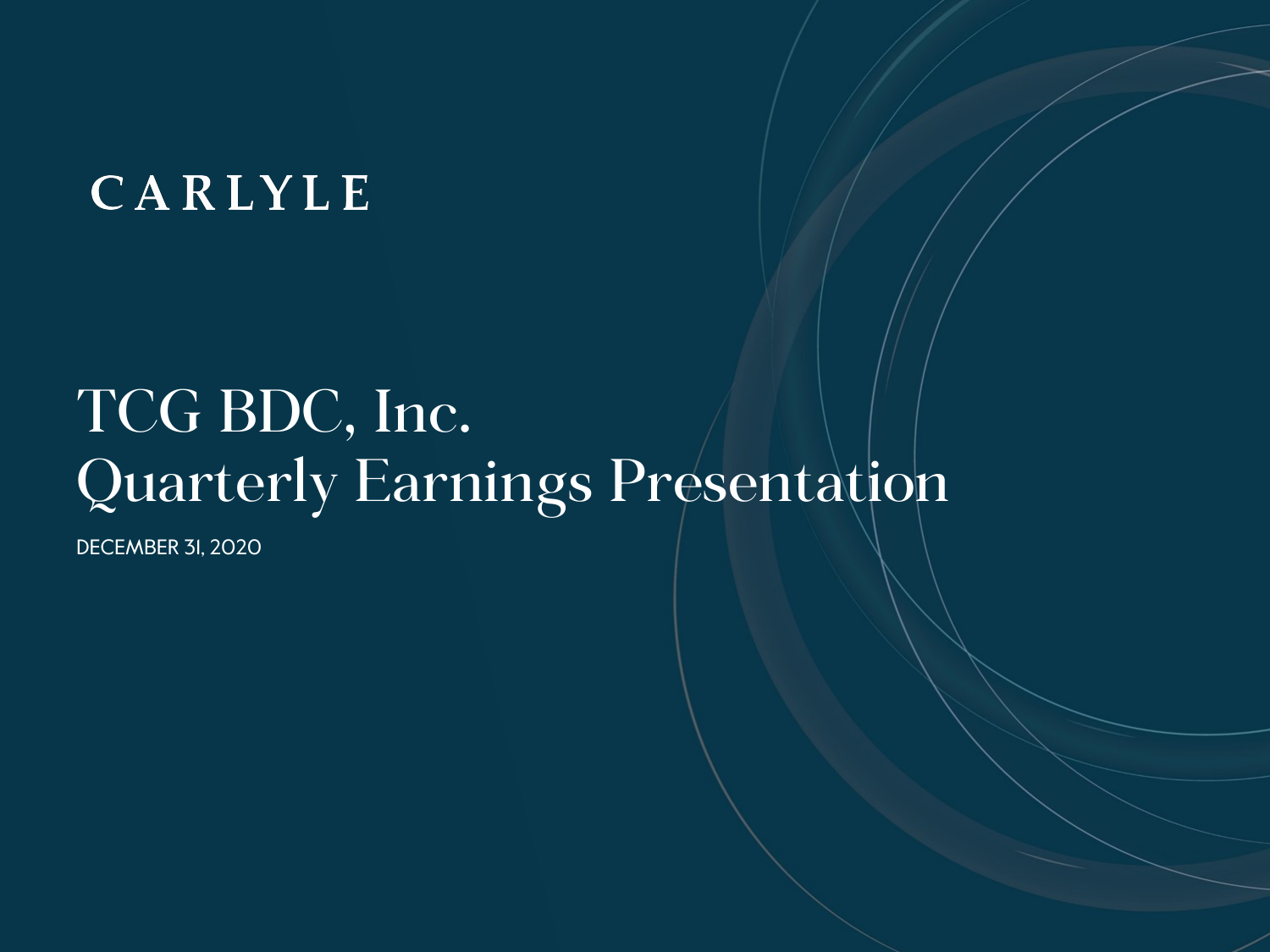# **Disclaimer and Forward-Looking Statement**

This presentation (the "Presentation") has been prepared by TCG BDC, Inc. (together with its consolidated subsidiaries, "we," "us," "our," "TCG BDC" or the "Company") (NASDAQ: CGBD) and may only be used for informational purposes only. This Presentation should be viewed in conjunction with the earnings conference call of the Company held on February 24, 2021 and the Company's Annual Report on Form 10-K for the year ended December 31, 2020. The information contained herein may not be used, reproduced, referenced, quoted, linked by website, or distributed to others, in whole or in part, except as agreed in writing by the Company.

This Presentation does not constitute a prospectus and should under no circumstances be understood as an offer to sell or the solicitation of an offer to buy our common stock or any other securities nor will there be any sale of the common stock or any other securities in any state or jurisdiction in which such offer, solicitation or sale would be unlawful prior to the registration or qualification under the securities laws of such state or jurisdiction.

This Presentation provides limited information regarding the Company and is not intended to be taken by, and should not be taken by, any individual recipient as investment advice, a recommendation to buy, hold or sell, or an offer to sell or a solicitation of offers to purchase, our common stock or any other securities that may be issued by the Company, or as legal, accounting or tax advice. An investment in securities of the type described herein presents certain risks.

This Presentation may contain forward-looking statements that involve substantial risks and uncertainties, including the impact of COVID-19 on the business. You can identify these statements by the use of forward-looking terminology such as "anticipates," "believes," "expects," "intends," "iwill," "should," "may," "plans," "continue," "believes," "seeks," "estimates," "would," "could," "targets," "projects," "outlook," "potential," "predicts" and variations of these words and similar expressions to identify forward-looking statements, although not all forward-looking statements include these words. You should read statements that contain these words carefully because they discuss our plans, strategies, prospects and expectations concerning our business, operating results, financial condition and other similar matters. We believe that it is important to communicate our future expectations to our investors. There may be events in the future, however, that we are not able to predict accurately or control. You should not place undue reliance on these forward-looking statements, which speak only as of the date on which we make them. Factors or events that could cause our actual results to differ, possibly materially from our expectations, include, but are not limited to, the risks, uncertainties and other factors we identify in the sections entitled "Risk Factors" and "Cautionary Statement Regarding Forward-Looking Statements" in filings we make with the Securities and Exchange Commission (the "SEC"), and it is not possible for us to predict or identify all of them. We undertake no obligation to update or revise publicly any forwardlooking statements, whether as a result of new information, future events or otherwise, except as required by law.

Information throughout the Presentation provided by sources other than the Company (including information relating to portfolio companies) has not been independently verified and, accordingly, the Company makes no representation or warranty in respect of this information.

The following slides contain summaries of certain financial and statistical information about the Company. The information contained in this Presentation is summary information that is intended to be considered in the context of our SEC filings and other public announcements that we may make, by press release or otherwise, from time to time. We undertake no duty or obligation to publicly update or revise the information contained in this Presentation.

TCG BDC is managed by Carlyle Global Credit Investment Management L.L.C. (the "Investment Adviser"), an SEC-registered investment adviser and a wholly owned subsidiary of The Carlyle Group Inc. (together with its affiliates, "Carlyle").

This Presentation contains information about the Company and certain of its affiliates and includes the Company's historical performance. You should not view information related to the past performance of the Company as indicative of the Company's future results, the achievement of which is dependent on many factors, many of which are beyond the control of the Company and the Investment Adviser and cannot be assured. There can be no assurances that future dividends will match or exceed historical rates or will be paid at all. Further, an investment in the Company is discrete from, and does not represent an interest in, any other Carlyle entity. Nothing contained herein shall be relied upon as a promise or representation whether as to the past or future performance of the Company or any other Carlyle entity.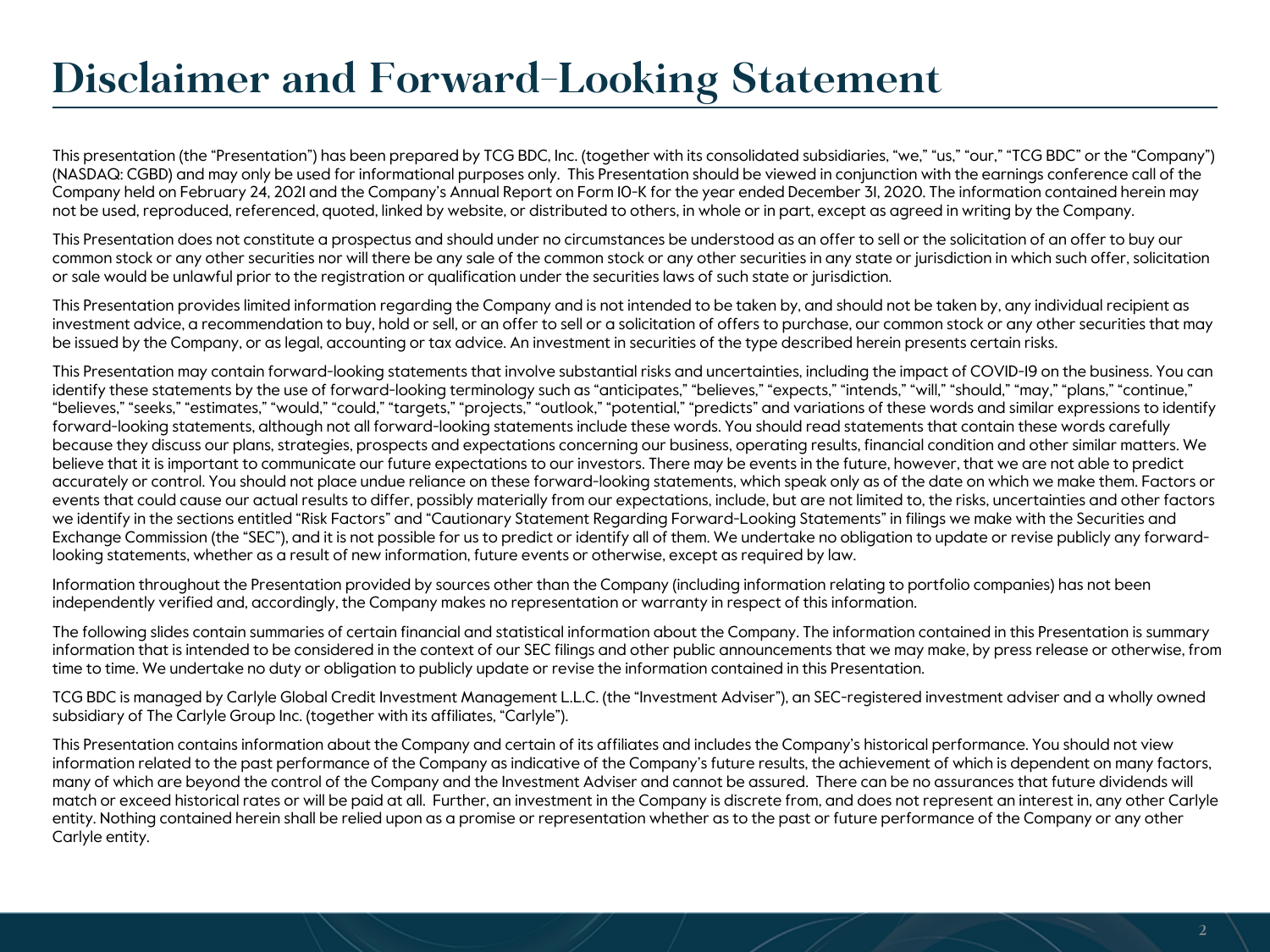# **TCG BDC Highlights**

| <b>TCG BDC</b><br><b>OVERVIEW</b>                           | Middle-market lending focused BDC externally managed by The Carlyle Group <sup>(1)</sup><br>Current market capitalization of \$664 million <sup>(2)</sup> (NASDAQ listed; ticker: CGBD)<br>Track record of consistent dividend delivery to shareholders - LTM dividend yield on<br>quarter-end net asset value ("NAV") of 9.6%                                                 |
|-------------------------------------------------------------|--------------------------------------------------------------------------------------------------------------------------------------------------------------------------------------------------------------------------------------------------------------------------------------------------------------------------------------------------------------------------------|
|                                                             |                                                                                                                                                                                                                                                                                                                                                                                |
| <b>INVESTMENT</b><br><b>STRATEGY</b>                        | Directly originate private credit investments with a focus on U.S. private equity finance<br>Maintain appropriately diversified, defensively oriented portfolio of primarily senior<br>secured debt instruments<br>Utilize Carlyle's extensive platform resources to generate differentiated results for TCG<br><b>BDC</b> shareholders                                        |
|                                                             |                                                                                                                                                                                                                                                                                                                                                                                |
| <b>BENEFITS OF</b><br><b>CARLYLE</b>                        | Founded in 1987, Carlyle is a leading global alternative asset manager with \$246bn of<br><b>AUM</b><br>Carlyle's Global Credit segment, with \$56bn of AUM, has a 20-year track record of<br>successful credit investing<br>Carlyle's broad capabilities, scaled capital base, and depth of expertise create<br>sustainable competitive advantages across market environments |
|                                                             |                                                                                                                                                                                                                                                                                                                                                                                |
| <b>DEFENSIVELY</b><br><b>POSITIONED</b><br><b>PORTFOLIO</b> | Well-diversified by issuer and industry: top IO borrowers and top 3 industries are I9%<br>and 25% of exposure, respectively<br>Heavily concentrated in first lien loans, of which 90% contain a financial covenant <sup>(3)</sup><br>Approximately half the exposure of broader markets to cyclical industries                                                                 |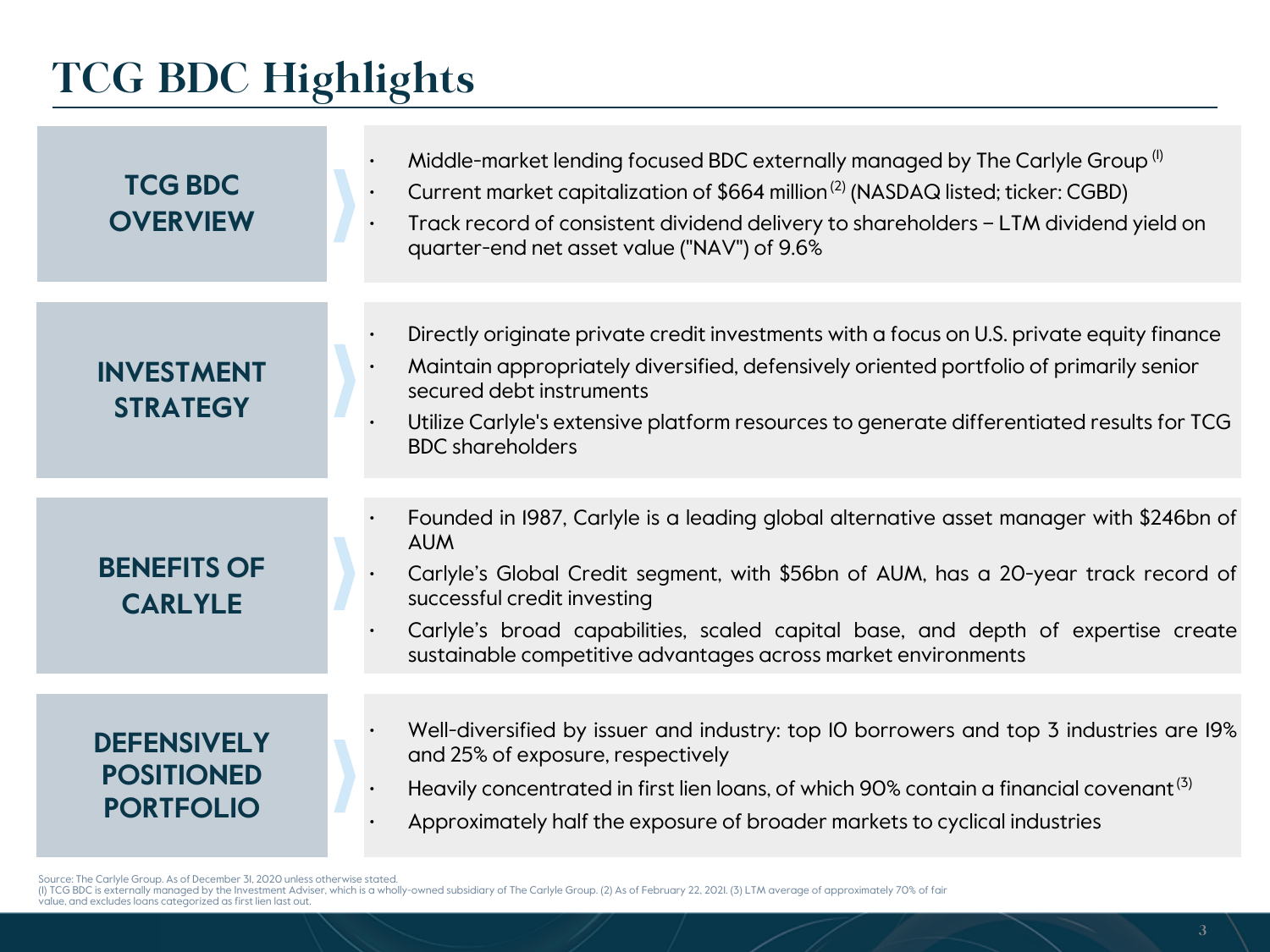# **Q4 2020 Quarterly Results**

| Fourth<br>Quarter<br><b>Results</b>          | Net investment income per common share was \$0.38 per common share, net of the<br>preferred dividend, again comfortably covering the regular dividend of \$0.32<br>Continued improvement in credit performance with net realized/unrealized gains of<br>$\bullet$<br>\$16.3 million, or \$0.28 per share<br>NAV per common share increased 2.5% to \$15.39 at 4Q20 from \$15.01 at 3Q20<br>Total non-accruals decreased to 3.2% of total investments at fair value<br>$\bullet$                                                                                                                                           |
|----------------------------------------------|---------------------------------------------------------------------------------------------------------------------------------------------------------------------------------------------------------------------------------------------------------------------------------------------------------------------------------------------------------------------------------------------------------------------------------------------------------------------------------------------------------------------------------------------------------------------------------------------------------------------------|
| Portfolio &<br>Investment<br><b>Activity</b> | Total investments at fair value was \$1.8 billion at 4Q20, compared to \$1.9 billion at<br>$\bullet$<br>3Q20<br>Robust fourth quarter investment origination of \$257 million with a yield of 8.2%, as<br>$\bullet$<br>M&A demand rebounded from the depths of the crisis<br>Closed on Middle Market Credit Fund II, LLC ("Credit Fund II") and contributed \$250<br>$\bullet$<br>million in senior secured debt principal from TCG BDC in exchange for 84% stake                                                                                                                                                         |
| Dividend &<br>Capital<br><b>Activity</b>     | Declared IQ2I regular dividend of \$0.32 plus a supplemental dividend of \$0.05 per<br>$\bullet$<br>share<br>Paid 4Q20 regular dividend of \$0.32 plus a supplemental dividend of \$0.04 per share,<br>$\bullet$<br>resulting in a LTM dividend yield of 9.6% based on quarter-end NAV<br>Resumed share repurchases with an additional I.O million shares for \$II.3 million,<br>$\bullet$<br>contributing \$0.08 per share in NAV accretion<br>Closed a private offering of \$75 million in aggregate principal amount of 4.50% senior<br>unsecured notes due December 3I, 2024, further strengthening our balance sheet |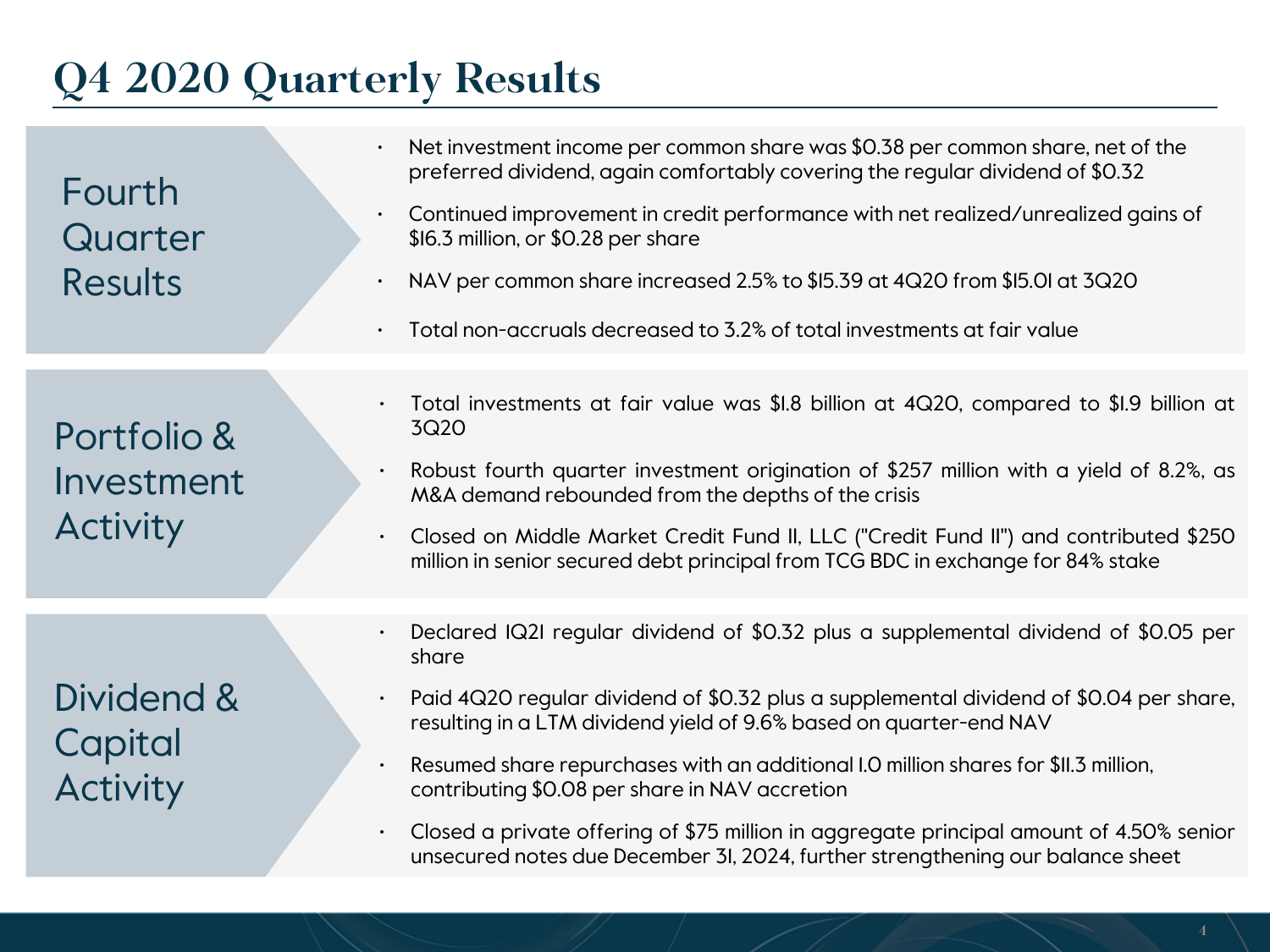# **Portfolio Highlights**

| \$1,975      |
|--------------|
| \$150        |
| \$1,826      |
| 7.57%        |
| 8.01%        |
| 160          |
| 117          |
| 99.1% / 0.9% |
|              |



**64% 3% 16% 2% 16%** First Lien Debt (excluding First Lien Last Out) **First Lien Last Out Debt** Second Lien Debt Equity Investments **Investment Funds 11% 7% 6% 5% 5% 5% 5% 16% 39% High Tech Industries Business Services** Healthcare & Pharmaceuticals Telecommunications Banking, Finance, Insurance & Real Estate Aerospace & Defense Software **Investment Funds** All Others

(I) Excludes the Company's commitments to fund capital to Middle Market Credit Fund, LLC ("Credit Fund"), which is not consolidated with the Company. (2) Weighted average yields of the debt investments include the effect o amortization of premiums and are based on interest rates as of period end. Actual yields earned over the life of each investment could differ materially from the yields presented above. Weighted average yields for TCG BDC investment in Credit Fund or Credit Fund II. This amount has been updated from the amount in the original Earnings Presentation included as Exhibit 99.2 to the Current Report Form 8-K filed with the SEC on February 23, 202 found in the Form 10-K/A filed with the SEC on February 25, 2021. (3) % of fair value of first and second lien debt.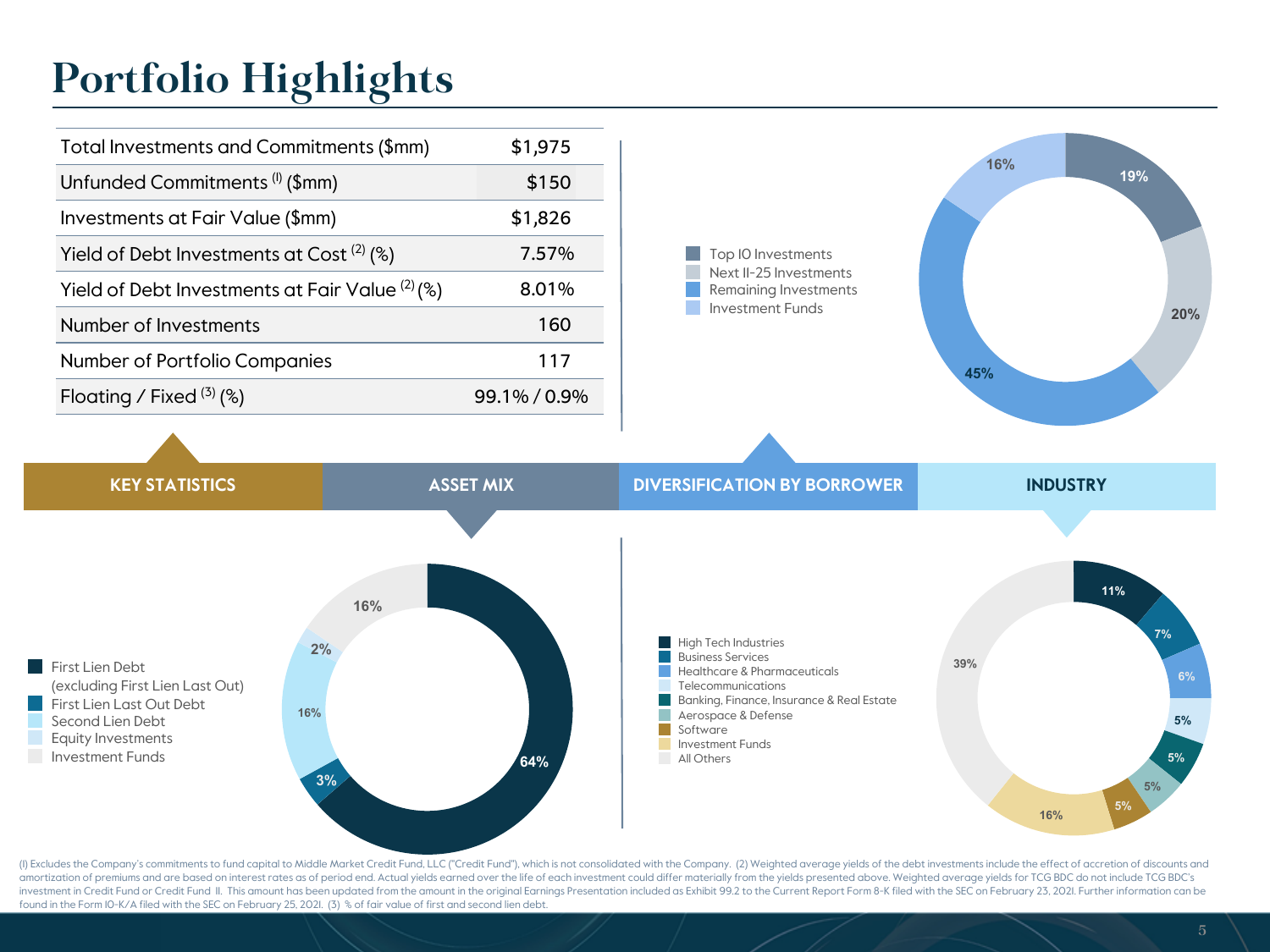# **Financial Performance Summary**

| (Dollar amounts in thousands, except per share data)                                  | Q4 2019     | <b>QI 2020</b> | Q2 2020     | Q3 2020     | Q4 2020     |
|---------------------------------------------------------------------------------------|-------------|----------------|-------------|-------------|-------------|
| Net Asset Value per Common Share                                                      |             |                |             |             |             |
| Net Investment Income <sup>(I)</sup>                                                  | \$0.43      | \$0.42         | \$0.38      | \$0.36      | \$0.38      |
| Net Realized & Unrealized Appreciation (Depreciation)                                 | 0.02        | (2.57)         | 0.61        | 0.22        | 0.28        |
| Net Income (Loss)                                                                     | 0.46        | (2.15)         | 0.99        | 0.58        | 0.66        |
| <b>Dividends Paid</b>                                                                 | 0.55        | 0.37           | 0.37        | 0.37        | 0.36        |
| <b>Impact of Share Repurchases</b>                                                    | 0.06        | 0.14           |             |             | 0.08        |
| <b>Net Asset Value</b>                                                                | \$16.56     | \$14.18        | \$14.80     | \$15.01     | \$15.39     |
| Common Shares Outstanding (in thousands)                                              |             |                |             |             |             |
| Weighted Average Shares Outstanding for the Period                                    | 58,785      | 59,588         | 56,309      | 56,309      | 55,961      |
| Shares Outstanding at End of Period                                                   | 57,764      | 56,309         | 56,309      | 56,309      | 55,320      |
| Portfolio Highlights                                                                  |             |                |             |             |             |
| <b>Total Fair Value of Investments</b>                                                | \$2,123,964 | \$2,024,277    | \$1,907,555 | \$1,948,173 | \$1,825,749 |
| Number of Portfolio Companies                                                         | 112         | 110            | 111         | 114         | 117         |
| Average Size of Investment in Portfolio Company (Notional) <sup>(2)</sup>             | \$19,848    | \$20,337       | \$18,380    | \$18,380    | \$16,200    |
| Weighted Average all-in Yield on Debt Investments at<br>Amortized Cost <sup>(3)</sup> | 8.22%       | 7.74%          | 7.34%       | 7.44%       | 7.57%       |
| Weighted Average all-in Yield on Debt Investments at Fair<br>Value $(3)$              | 8.50%       | 8.56%          | 7.90%       | 7.94%       | 8.01%       |
| Debt to Equity                                                                        |             |                |             |             |             |
| <b>Net Assets</b>                                                                     | \$956,471   | \$798,534      | \$883,304   | \$895,222   | \$901,363   |
| Debt                                                                                  | \$1,177,832 | \$1,262,960    | \$1,035,799 | \$1,074,806 | \$983,923   |
| Net Financial Leverage at Quarter End (4)                                             |             |                | 1.17x       | 1.20x       | 1.06x       |
| Statutory Debt To Equity at Quarter End (5)                                           | 1.23x       | 1.58x          | 1.31x       | 1.33x       | 1.21x       |

Note: The net asset value per share and dividends declared per share are based on the common shares outstanding at each respective quarter-end. Net investment income per common share and net change in realized and unrealiz (depreciation) per common share are based on the weighted average number of common shares outstanding for the period. (I) Net of the preferred dividend. (2) Excludes equity investments. (3) Weighted average yields include discounts and amortization of premiums and are based on interest rates as of each respective period end. Actual yields earned over the life of each investment could differ materially from the yields presented above. This a amount in the original Earnings Presentation included as Exhibit 99.2 to the Current Report Form 8-K filed with the SEC on February 23, 2021. Further information can be found in the Form IO-K/A filed with the SEC on Februa held at period end and reflects cumulative convertible preferred securities as equity. (5) Reflects cumulative convertible preferred securities as debt. These securities are considered "senior securities" for the purposes to the Investment Company Act.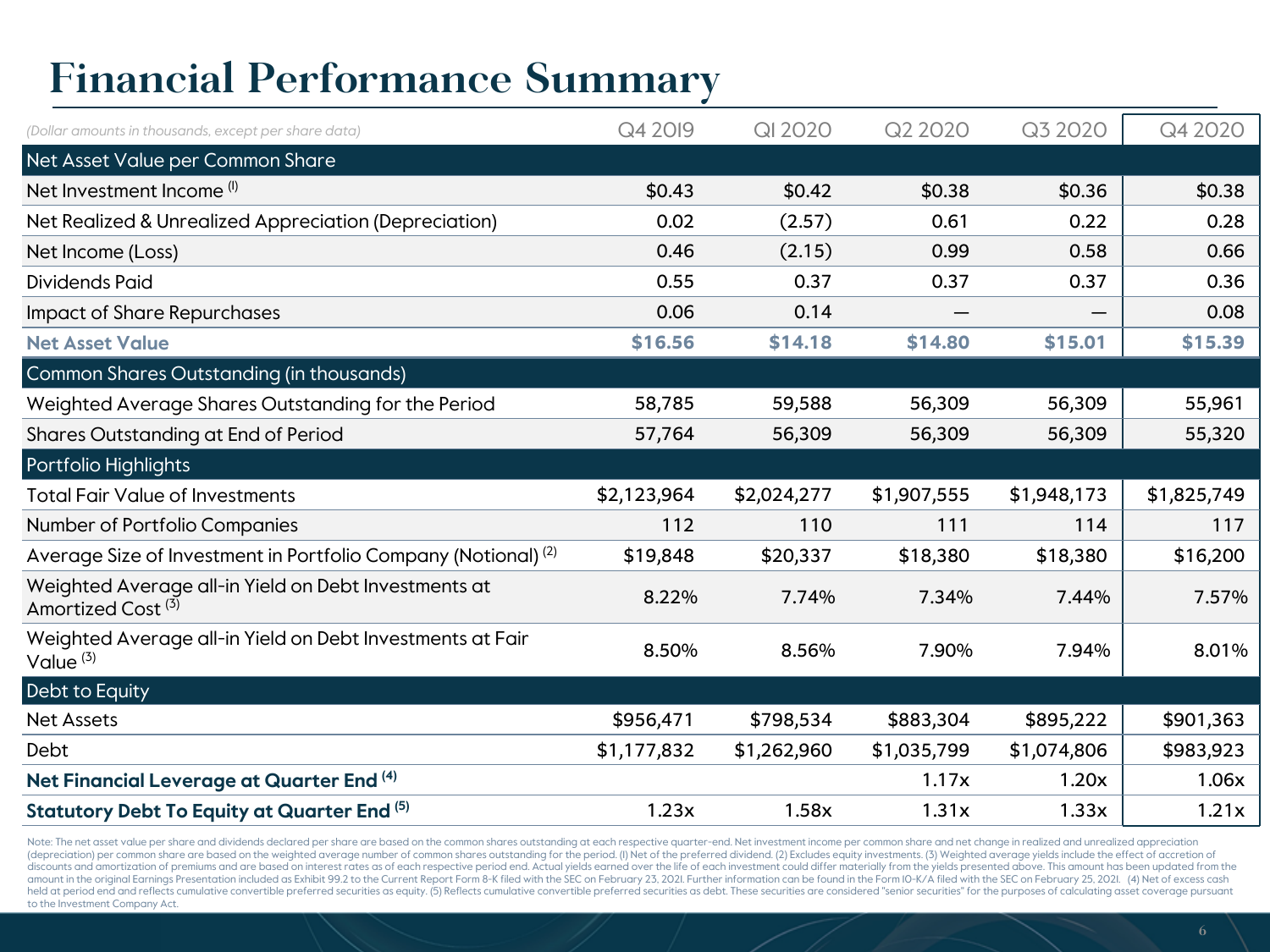# **Origination Activity Detail**

| (Dollar amounts in thousands and based on par/principal)        | Q4 2019        |    | <b>QI 2020</b> | Q2 2020      | Q3 2020      | Q4 2020          |
|-----------------------------------------------------------------|----------------|----|----------------|--------------|--------------|------------------|
| TCG BDC Originations and Net Investment Activity                |                |    |                |              |              |                  |
| <b>Investment Fundings</b>                                      | \$<br>289,763  | \$ | 328,119        | \$<br>63,080 | \$<br>60,826 | \$<br>256,675    |
| Unfunded Commitments, Net Change                                | (23, 963)      |    | (45,902)       | 13,630       | 7,706        | 24,184           |
| <b>Sales and Repayments</b>                                     | (319, 882)     |    | (288, 190)     | (264, 200)   | (36, 441)    | (400, 016)       |
| <b>Net Investment Activity</b>                                  | \$<br>(54,082) | S  | (5, 973)       | \$(187, 490) | \$<br>32,091 | \$<br>(119, 157) |
|                                                                 |                |    |                |              |              |                  |
| TCG BDC Originations by Asset Type <sup>(1)</sup>               |                |    |                |              |              |                  |
| First Lien Debt (excluding First Lien, Last Out Debt)           | 87.8%          |    | 43.9%          | 65.4%        | 99.4%        | 76.8%            |
| First Lien, Last Out Debt                                       | 3.5%           |    | $-$ %          | 33.2%        | $-$ %        | 5.6%             |
| Second Lien Debt                                                | 7.9%           |    | 50.0%          | 0.6%         | $-$ %        | 17.2%            |
| Equity Investments                                              | 0.8%           |    | 6.1%           | 0.8%         | 0.6%         | 0.5%             |
|                                                                 |                |    |                |              |              |                  |
| TCG BDC Total Investment Portfolio at Fair Value <sup>(2)</sup> |                |    |                |              |              |                  |
| First Lien Debt (excluding First Lien, Last Out Debt)           | 74.6%          |    | 73.0%          | 69.0%        | 69.0%        | 63.6%            |
| First Lien, Last Out Debt                                       | 3.7%           |    | 2.8%           | 4.1%         | 4.0%         | 3.4%             |
| Second Lien Debt                                                | 11.0%          |    | 13.6%          | 14.6%        | 14.8%        | 15.6%            |
| Equity Investments                                              | 1.0%           |    | 1.5%           | 1.7%         | 1.7%         | 1.9%             |
| <b>Investment Funds</b>                                         | 9.6%           |    | 9.2%           | 10.6%        | 10.5%        | 15.5%            |

Please refer to the Company's Form IO-K for the year ended December 31, 2020 ("Form IO-K") for more information. No assurance is given that the Company will continue to achieve comparable results. Net change in unfunded commitments in Q4 2020 has been updated from the amount in the original Earnings Presentation included as Exhibit 99.2 to the Current Report Form 8-K filed with the SEC on February 23, 2021. (1) Excludes activity related to the Investment Funds. (2) At quarter end.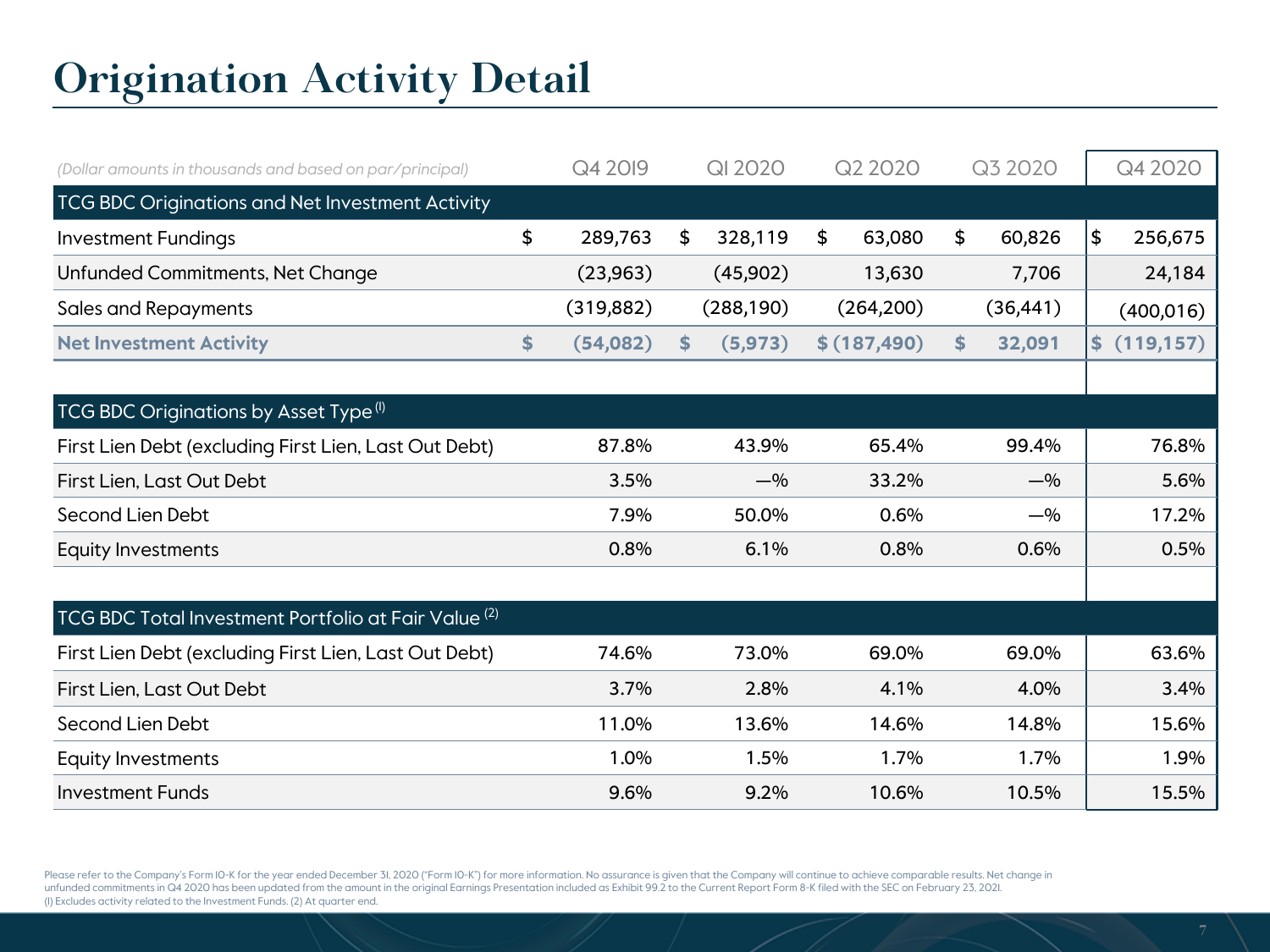# **Quarterly Operating Results Detail**

| (Dollar amounts in thousands)                        | Q4 2019  | QI 2020      | Q2 2020  | Q3 2020  | Q4 2020  |
|------------------------------------------------------|----------|--------------|----------|----------|----------|
| Investment Income                                    |          |              |          |          |          |
| Interest Income                                      | \$44,248 | \$41,009     | \$35,026 | \$33,114 | \$32,242 |
| Payment-In-Kind Interest Income                      | 910      | 643          | 1,202    | 1,810    | 1,821    |
| Income From Credit Funds                             | 7,028    | 6,549        | 5,500    | 5,750    | 6,478    |
| Other Income                                         | 1,279    | 2,344        | 3,547    | 2,110    | 2,973    |
| <b>Total Investment Income</b>                       | \$53,465 | \$50,545     | \$45,275 | \$42,784 | \$43,514 |
| (Dollar amounts in thousands)                        | Q4 2019  | QI 2020      | Q2 2020  | Q3 2020  | Q4 2020  |
| <b>Expenses</b>                                      |          |              |          |          |          |
| Management Fees <sup>(I)</sup>                       | 7,702    | 7,386        | 7,065    | 7,134    | 7,063    |
| Incentive Fees <sup>(2)</sup>                        | 5,383    | 5,086        | 4,667    | 4,322    | 4,480    |
| <b>Interest Expense &amp; Credit Facility Fees</b>   | 13,321   | 12,769       | 10,231   | 8,019    | 8,562    |
| <b>Other Expenses</b>                                | 1,447    | 1,280        | 1,520    | 1,688    | 1,466    |
| <b>Excise Tax Expense</b>                            | 235      | 52           | 100      | 387      | 34       |
| Net Expenses                                         | 28,088   | 26,573       | 23,583   | 21,550   | 21,605   |
|                                                      |          |              |          |          |          |
| <b>Net Investment Income</b>                         | 25,377   | 23,972       | 21,692   | 21,234   | 21,909   |
| Net Realized and Change in Unrealized Gains (Losses) | 1,459    | (145,072)    | 34,466   | 12,374   | 16,254   |
| <b>Net Income (Loss)</b>                             | \$26,836 | \$(121, 100) | \$56,158 | \$33,608 | \$38,163 |

(I) Beginning October I, 2017, the base management fee is calculated at an annual rate of I.50% of the Company's gross assets, excluding cash and cash equivalents but including assets acquired through the use of leverage. the Company's Board of Directors approved a one-third (0.50%) reduction in the I.50% annual base management fee rate charged by the Investment Adviser on assets financed using leverage in excess of I.Ox debt to equity. Eff reduced annual fee of I.00% applies to the average value of the Company's gross assets as of the end of the two most recently completed calendar quarters that exceeds the product of (i) 200% and (ii) the average value of t at the end of the two most recently completed calendar quarters.

(2) Effective October 1, 2017, the Investment Adviser agreed to charge 17.5% instead of 20% with respect to the entire calculation of the incentive fee.

Note: There can be no assurance that we will continue to earn income at this rate and our income may decline. If our income declines, we may reduce the dividend we pay and the yield you earn may decline. Refer to the conso included in Part II, Item 8 of the Company's Form 10-K for additional details.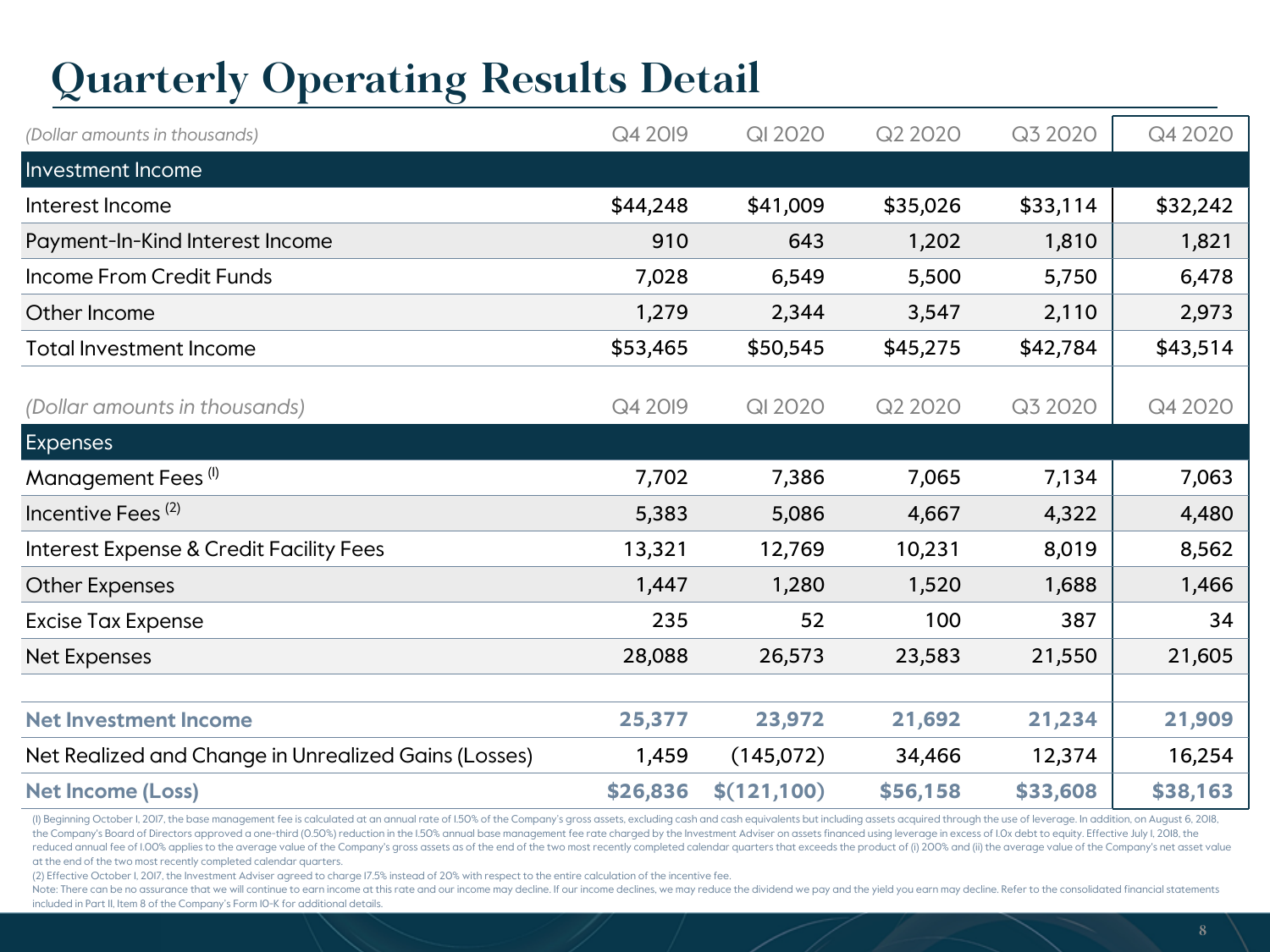# **Quarterly Balance Sheet Detail**

| (Dollar amounts in thousands, except per share data)                    | Q4 2019     | QI 2020     | Q2 2020     | Q3 2020     | Q4 2020     |
|-------------------------------------------------------------------------|-------------|-------------|-------------|-------------|-------------|
| Assets                                                                  |             |             |             |             |             |
| Investments-non-controlled/non-affiliated, at fair value                | \$1,897,057 | \$1,826,422 | \$1,692,073 | \$1,737,044 | \$1,509,271 |
| Investments-non-controlled/affiliated, at fair value                    |             |             |             |             | 26,180      |
| Investments-controlled/affiliated, at fair value                        | 226,907     | 197,855     | 215,482     | 211,129     | 290,298     |
| Total investments, at fair value                                        | 2,123,964   | 2,024,277   | 1,907,555   | 1,948,173   | 1,825,749   |
| Cash and cash equivalents                                               | 36,751      | 65,525      | 29,916      | 37,088      | 68,419      |
| Receivable for investment sold                                          | 6,162       | 15,655      | 53          | 74          | 4,313       |
| Deferred financing costs                                                | 4,032       | 4,026       | 3,749       | 3,651       | 3,633       |
| Interest Receivable from Non-Controlled/Non-Affiliated Investments      | 9,462       | 10,406      | 10,873      | 12,791      | 12,634      |
| Interest Receivable from Non-Controlled/Affiliated Investments          |             |             |             |             | 569         |
| Interest and Dividend Receivable from Controlled/Affiliated Investments | 6,845       | 6,350       | 5,589       | 5,754       | 6,480       |
| Prepaid expenses and other assets                                       | 317         | 587         | 899         | 856         | 816         |
| <b>Total assets</b>                                                     | \$2,187,533 | \$2,126,826 | \$1,958,634 | \$2,008,387 | \$1,922,613 |
|                                                                         |             |             |             |             |             |
| <b>Liabilities &amp; Net Assets</b>                                     |             |             |             |             |             |
| Payable for investments purchased                                       | $$ -$       | \$24,345    | \$61        | $$ -$       | \$809       |
| Secured borrowings                                                      | 616,543     | 701,609     | 474,386     | 513,332     | 347,949     |
| 2015-I Notes payable, net of unamortized debt issuance costs            | 446,289     | 446,351     | 446,413     | 446,474     | 446,536     |
| Senior Notes, net of unamortized debt issuance costs                    | 115,000     | 115,000     | 115,000     | 115,000     | 189,438     |
| Interest and credit facility fees payable                               | 6,764       | 6,100       | 4,532       | 3,405       | 2,439       |
| Dividend payable                                                        | 31,760      | 20,824      | 21,379      | 20,830      | 19,892      |
| Base management and incentive fees payable                              | 13,236      | 12,333      | 11,572      | 11,473      | 11,549      |
| Administrative service fees payable                                     | 77          | 98          | 129         | 85          | 85          |
| Other accrued expenses and liabilities                                  | 1,393       | 1,632       | 1,858       | 2,566       | 2,553       |
| <b>Total liabilities</b>                                                | 1,231,062   | 1,328,292   | 1,075,330   | 1,113,165   | 1,021,250   |
| <b>Net assets</b>                                                       | 956,471     | 798,534     | 883,304     | 895,222     | 901,363     |
| <b>Total liabilities &amp; net assets</b>                               | \$2,187,533 | \$2,126,826 | \$1,958,634 | \$2,008,387 | \$1,922,613 |

Please refer to the Company's Form 10-K for more information.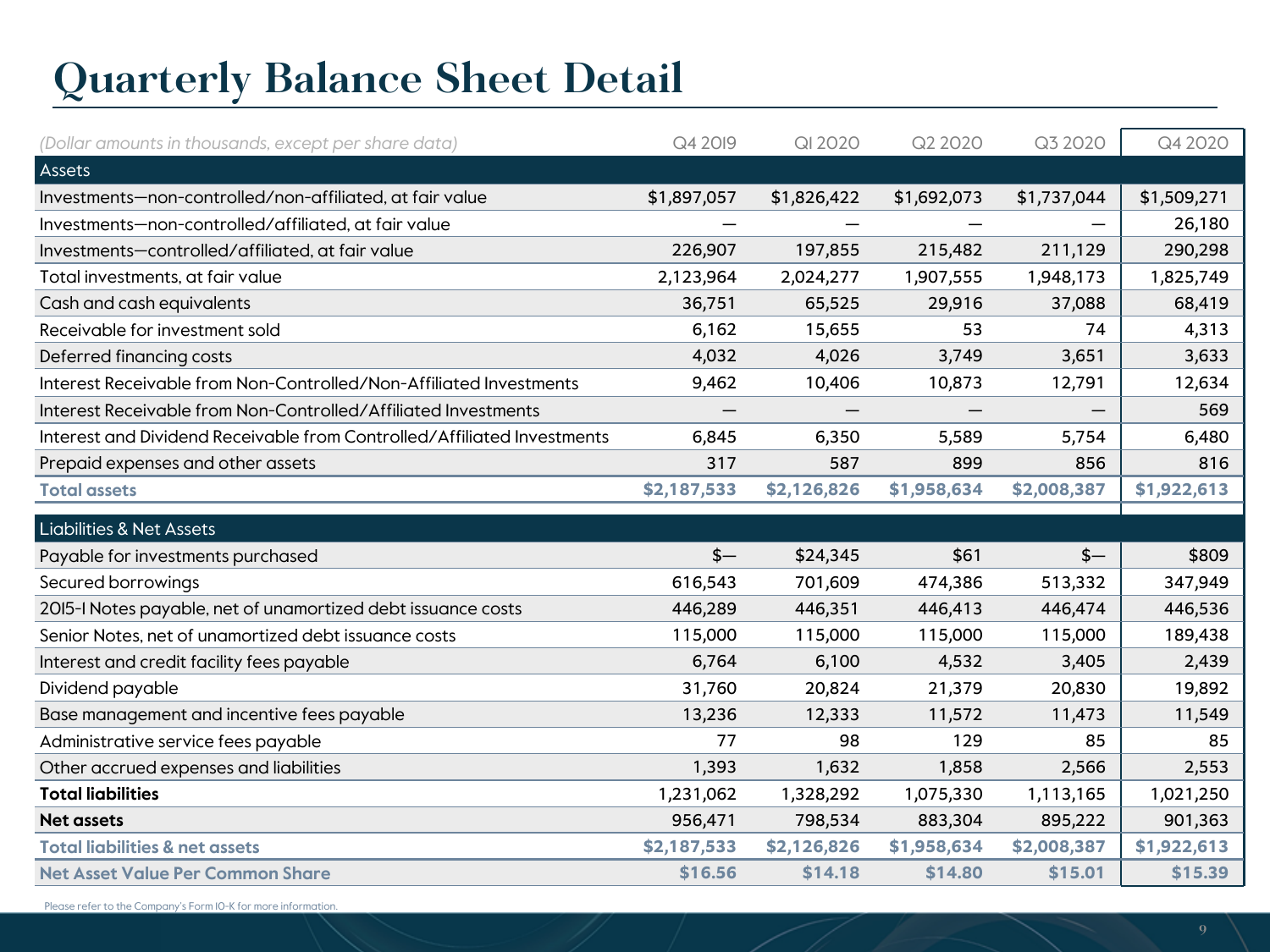## **Investment Funds Update (16% of TCG BDC Portfolio)**

### Credit Fund Key Statistics - Credit Fund Portfolio Composition - Credit Fund

| Total Investments and Commitments (\$mm)                 | \$1,138      |
|----------------------------------------------------------|--------------|
| Unfunded Commitments (\$mm)                              | \$81         |
| Investments at Fair Value (\$mm)                         | \$1,056      |
| Yield of Debt Investments $\left(\frac{a}{b}\right)$ (i) | 6.0%         |
| Number of Investments                                    | 58           |
| First Lien Exposure $(\%)^{(2)}$                         | 97%          |
| Floating / Fixed $(\%)^{(3)}$                            | 97.7% / 2.3% |
| Dividend Yield to TCG BDC                                | 9%           |

### Credit Fund Key Statistics - Credit Fund II **Portfolio Composition - Credit Fund II**

| Total Investments and Commitments (\$mm)        | \$246        |
|-------------------------------------------------|--------------|
| Unfunded Commitments (\$mm)                     | \$0          |
| Investments at Fair Value (\$mm)                | \$246        |
| Yield of Debt Investments $(\%)$ <sup>(i)</sup> | 7.3%         |
| Number of Investments                           | 44           |
| First Lien Exposure $(\%)^{(2)}$                | 90%          |
| Floating / Fixed $(\%)^{(3)}$                   | 99.1% / 0.9% |
| Dividend Yield to TCG BDC                       | 12%          |

#### **Diversification by Borrower Industry** Healthcare & Pharmaceuticals 13% Top 10 Remaining Investments Investments Other Banking, Finan 30%  $30%$ 36% surance & Rea Estate 12% ss Ser 9% Media: Advertising, Printing & Publishing Containers Packaging & Glass Next 11 - 25 Telecommunicat Investments



Containers

Packaging & Glass

6%

Telecommunications 6%

(I) Weighted average yields at cost of the debt investments include the effect of accretion of discounts and amortization of premiums and are based on interest rates as of period end. Actual yields earned over the life of could differ materially from the yields presented above. (2) First lien, excluding loans categorized as first lien last out, as a % of fair value. (3) % of fair value of first and second lien debt

34%

**Remaining** 

**Investments** 

22%

Next 11 - 25

**Investments** 

42%

5%

Capital Equipment

 $5%$ 

Software

 $7%$ 

**Business** 

Services

8%

Aerospace & Defense 7%

High Tech Industries

 $7%$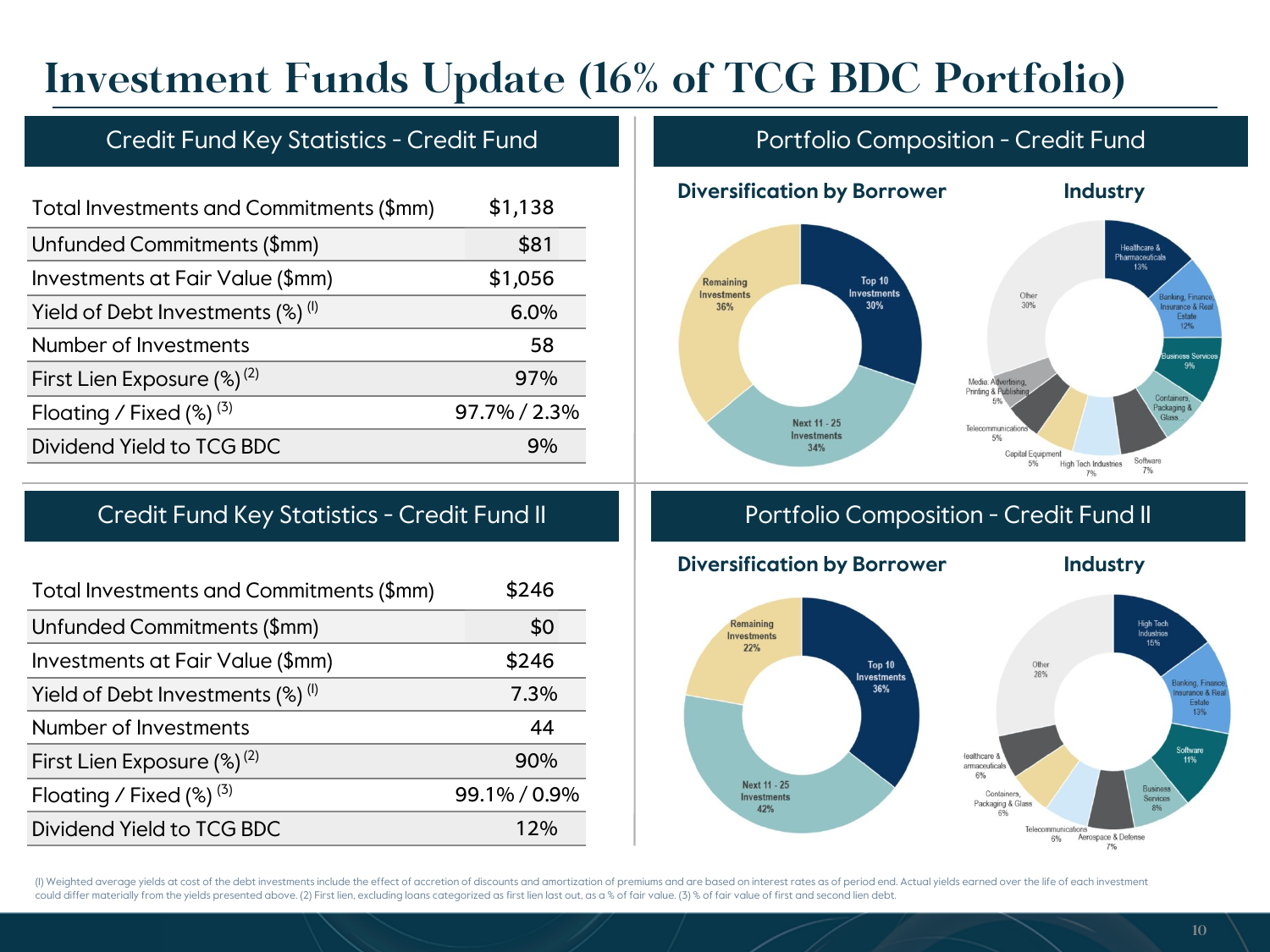### **Net Asset Value Per Share Bridge**



#### \$16.56 \$1.54  $$(1.47)$ \$(1.46) \$0.22 \$15.39 December 31, 2019 NAV Net Investment Income Dividend Declared Net Realized and Unrealized Gain (Loss) Impact of Share Repurchases December 31, 2020 NAV

Note: The net asset value per share and dividends declared per share are based on the shares outstanding at each respective quarter-end. Net investment income per share and net change in realized and unrealized appreciation (depreciation) per share are based on the weighted average number of shares outstanding for the period. Net investment income is also net of the preferred dividend.

Fourth Quarter 2020 **Full Year 2020 Full Year 2020**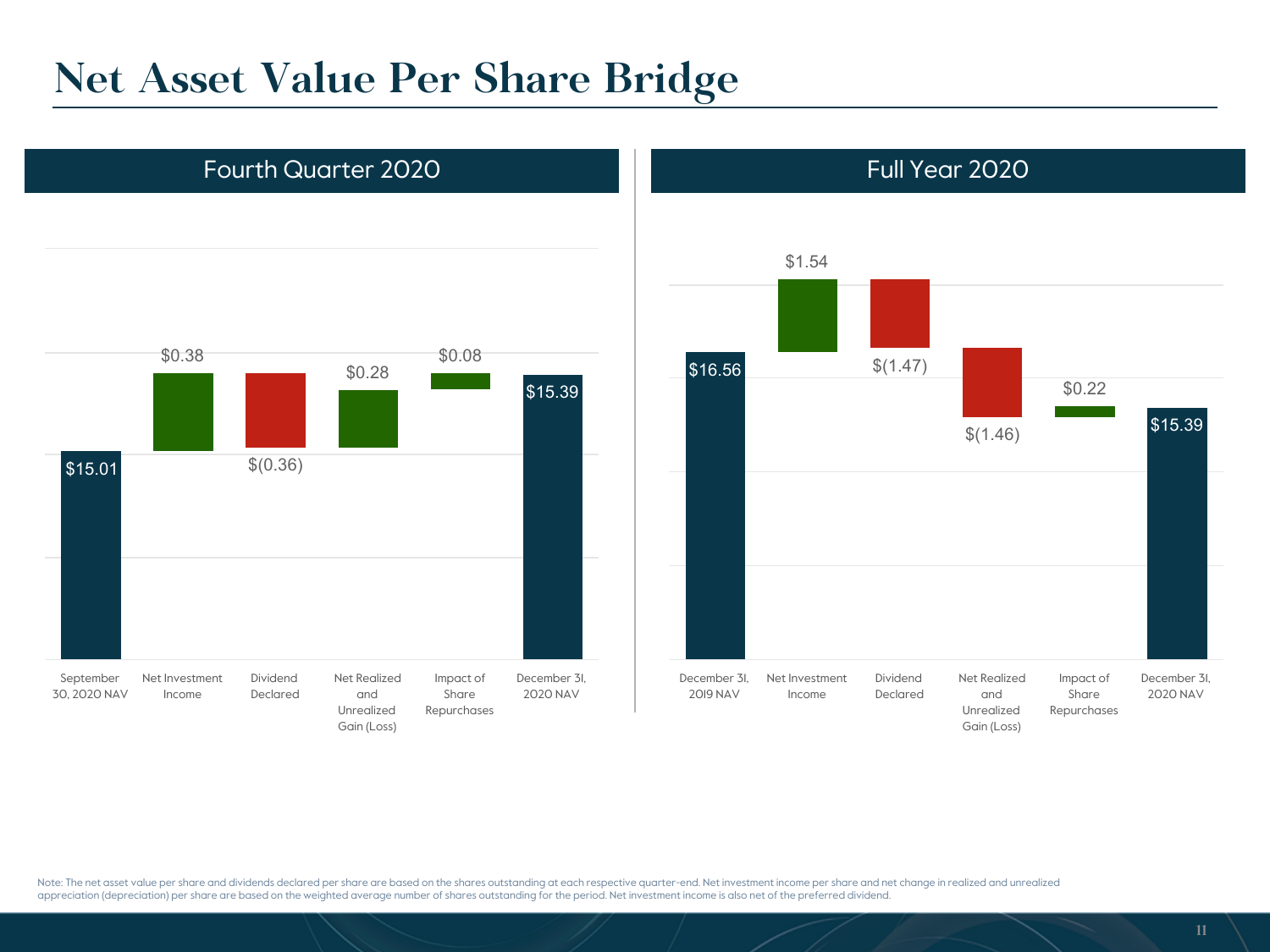# **Risk Rating Distribution**

• As of December 31, 2020, 4 borrowers were on non-accrual status, representing 3.2% of total investments at fair value and 5.5% at amortized cost.

| <b>Portfolio Risk Ratings</b> |                   |                                     |                   |                 |                   |                   |  |  |
|-------------------------------|-------------------|-------------------------------------|-------------------|-----------------|-------------------|-------------------|--|--|
| (Dollar amounts in millions)  |                   | June 30, 2020<br>September 30, 2020 |                   |                 |                   | December 3I, 2020 |  |  |
| <b>Internal Risk Rating</b>   | <b>Fair Value</b> | % of Fair Value                     | <b>Fair Value</b> | % of Fair Value | <b>Fair Value</b> | % of Fair Value   |  |  |
|                               | \$37.3            | 2.2%                                | \$38.8            | 2.3%            | \$19.1            | 1.3%              |  |  |
| 2                             | 1,145.7           | 68.5%                               | 1,201.4           | 70.2%           | 1,047.5           | 69.4%             |  |  |
| 3                             | 412.4             | 24.7%                               | 380.8             | 22.3%           | 361.1             | 23.9%             |  |  |
| $\overline{4}$                | 36.8              | 2.2%                                | 48.9              | 2.9%            | 48.1              | 3.2%              |  |  |
| 5                             | 41.3              | 2.5%                                | 40.9              | 2.4%            | 32.8              | 2.2%              |  |  |
| <b>Total</b>                  | \$1,673.5         | 100.0%                              | \$1,710.8         | 100.0%          | \$1,508.6         | 100.0%            |  |  |

| <b>Rating</b> | <b>Definition</b>                                                                                                                                                                                                                                                                                                                                                                                                   |
|---------------|---------------------------------------------------------------------------------------------------------------------------------------------------------------------------------------------------------------------------------------------------------------------------------------------------------------------------------------------------------------------------------------------------------------------|
|               | Borrower is operating above expectations, and the trends and risk factors are generally favorable.                                                                                                                                                                                                                                                                                                                  |
|               | Borrower is operating generally as expected or at an acceptable level of performance. The level of risk to our initial cost<br>bases is similar to the risk to our initial cost basis at the time of origination. This is the initial risk rating assigned to all new<br>borrowers.                                                                                                                                 |
|               | Borrower is operating below expectations and level of risk to our cost basis has increased since the time of<br>origination. The borrower may be out of compliance with debt covenants. Payments are generally current although there<br>may be higher risk of payment default.                                                                                                                                     |
|               | Borrower is operating materially below expectations and the loan's risk has increased materially since origination. In<br>addition to the borrower being generally out of compliance with debt covenants, loan payments may be past due, but<br>generally not by more than I2O days. It is anticipated that we may not recoup our initial cost basis and may realize a loss of<br>our initial cost basis upon exit. |
| 5.            | Borrower is operating substantially below expectations and the loan's risk has increased substantially since origination.<br>Most or all of the debt covenants are out of compliance and payments are substantially delinquent. It is anticipated that we<br>will not recoup our initial cost basis and may realize a substantial loss of our initial cost basis upon exit.                                         |
|               |                                                                                                                                                                                                                                                                                                                                                                                                                     |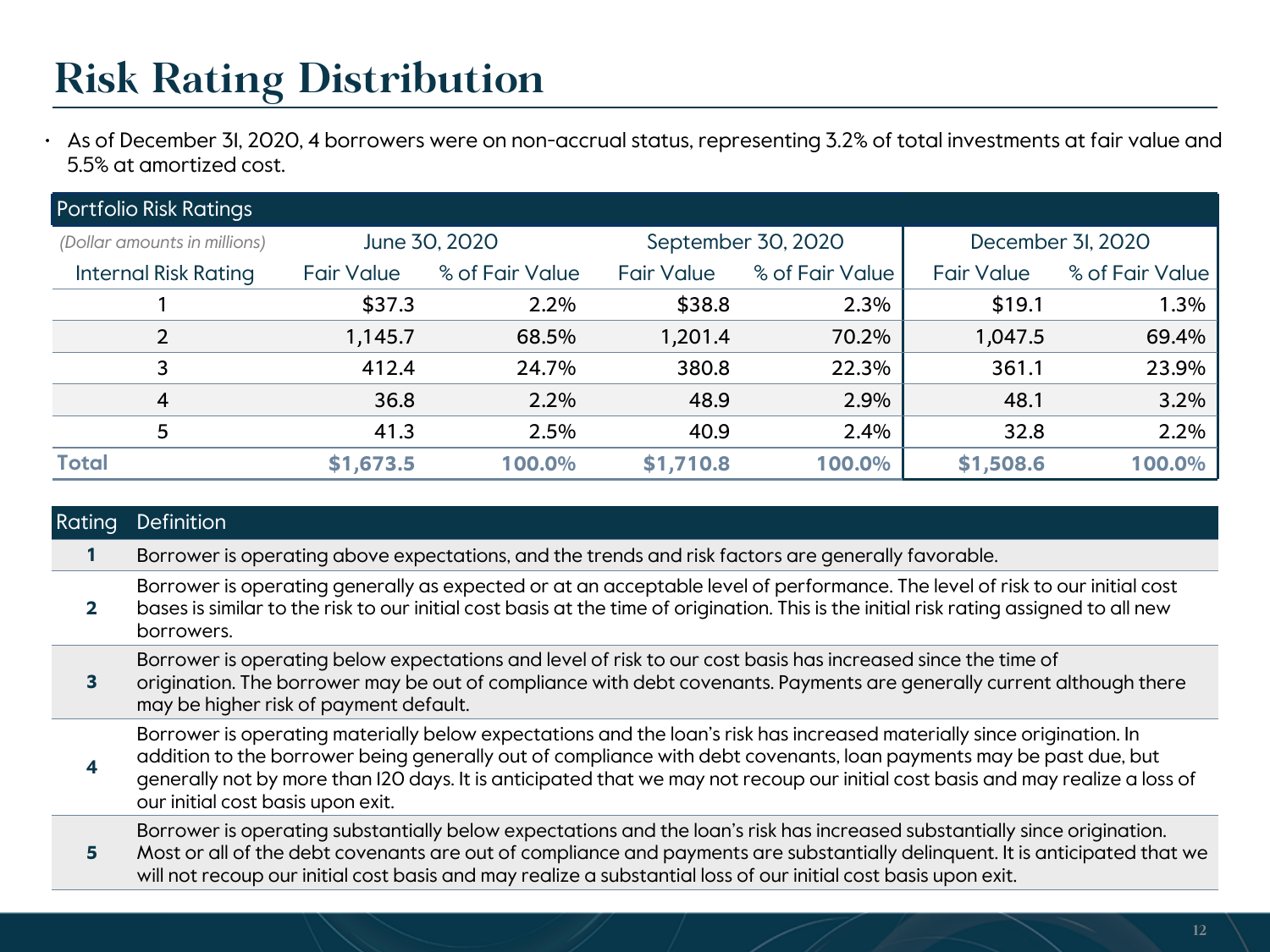# **Funding and Capital Management Overview**

### Overview of Financing Facilities<sup>(1)</sup>

|                                                                   | <b>Size</b>                                                | <b>Original Tenor /</b><br><b>Maturity Date</b>         | <b>Pricing</b>                        |
|-------------------------------------------------------------------|------------------------------------------------------------|---------------------------------------------------------|---------------------------------------|
| <b>Credit Facility (2)</b>                                        | \$688 million                                              | 5 years (4 year revolving);<br>maturity date IO/28/25   | $L+225$ bps /<br>37.5 bps unused fee  |
| 2015-IR Notes (2) (4)                                             | \$449 million                                              | 10/15/2031                                              | 237 bps $(3)$                         |
| 2019 Senior<br><b>Unsecured Notes</b>                             | \$115 million                                              | 12/31/2024                                              | 475 bps Fixed                         |
| 2020 Senior<br><b>Unsecured Notes</b>                             | \$75 million                                               | 12/31/2024                                              | 450 bps Fixed                         |
| <b>Credit Fund Sub</b><br>Facility <sup>(2)</sup>                 | \$640 million                                              | 6 years (3 years revolving);<br>maturity date 5/22/2024 | $L+225$ bps /<br>50-75 bps unused fee |
| Credit Fund 2019-2<br>Notes $(5)$                                 | \$256 million<br>outstanding (\$352<br>million at closing) | 4/15/2029                                               | 294 bps $(3)$                         |
| <b>Credit Fund</b><br><b>Warehouse II Facility</b> <sup>(5)</sup> | \$150 million                                              | 3 years (2 years revolving);<br>maturity date 8/16/2022 | $L+II5$ bps                           |
| <b>Credit Fund II Sub</b><br>Facility <sup>(6)</sup>              | \$158 million                                              | I1/3/2030                                               | $L+273$ bps $(7)$                     |

#### % of Committed Balance Sheet Leverage Utilized



% of Utilized Balance Sheet Leverage Mark-To-Market



(1) Refer to Notes 7 and 8 to the consolidated financial statements included in Part II, Item 8 of the Company's Form 10-K for additional details. (2) Size represents maximum principal amount of the facility and is subject to availability under the facility, which is based on certain advance rates multiplied by the value of certain portfolio investments of the Company or Credit Fund (subject to certain concentration limitations) and may be net of certain other indebtedness that the Company, Credit Fund or Credit Fund II may incur in accordance with the terms of the facility. Middle Market Credit Fund SPV, LLC (the "Credit Fund Sub") is a wholly-owned subsidiary of Credit Fund and is consolidated in Credit Fund's consolidated financial statements. (3) Weighted average interest rate, including amortization of debt issuance costs on the 2015-1R Notes and 2019-2 Notes, respectively, for the quarter ended December 31, 2020. (4) Carlyle Direct Lending CLO 2015-1R LLC, the issuer, is a wholly-owned and consolidated subsidiary of the Company. (5) MMCF Warehouse II, LLC, is a wholly-owned and consolidated subsidiary of Credit Fund. (6) Middle Market Credit Fund II SPV, LLC (the "Credit Fund II Sub") is a wholly-owned and consolidated subsidiary of Credit Fund II. (7) Pricing varies by class under the terms of the facility agreement. (8) Refer to Note 10 to the consolidated financial statements included in Part II, Item 8 of the Company's Form 10-K for additional details.

| Cumulative Convertible Preferred Stock (8) I |  |
|----------------------------------------------|--|
|----------------------------------------------|--|

| <b>Price</b>                           | ' Shares Outstanding , | <b>Dividend</b>             | l Convertible Feature '                                                                                         |
|----------------------------------------|------------------------|-----------------------------|-----------------------------------------------------------------------------------------------------------------|
| \$25 per share /<br>\$50 million total | 2.000.000              | 7.0% Cash or<br>$9.0\%$ PIK | Convertible at the option of the holder<br>beginning II/5/20 at the Liquidation<br>Preference divided by \$9.50 |